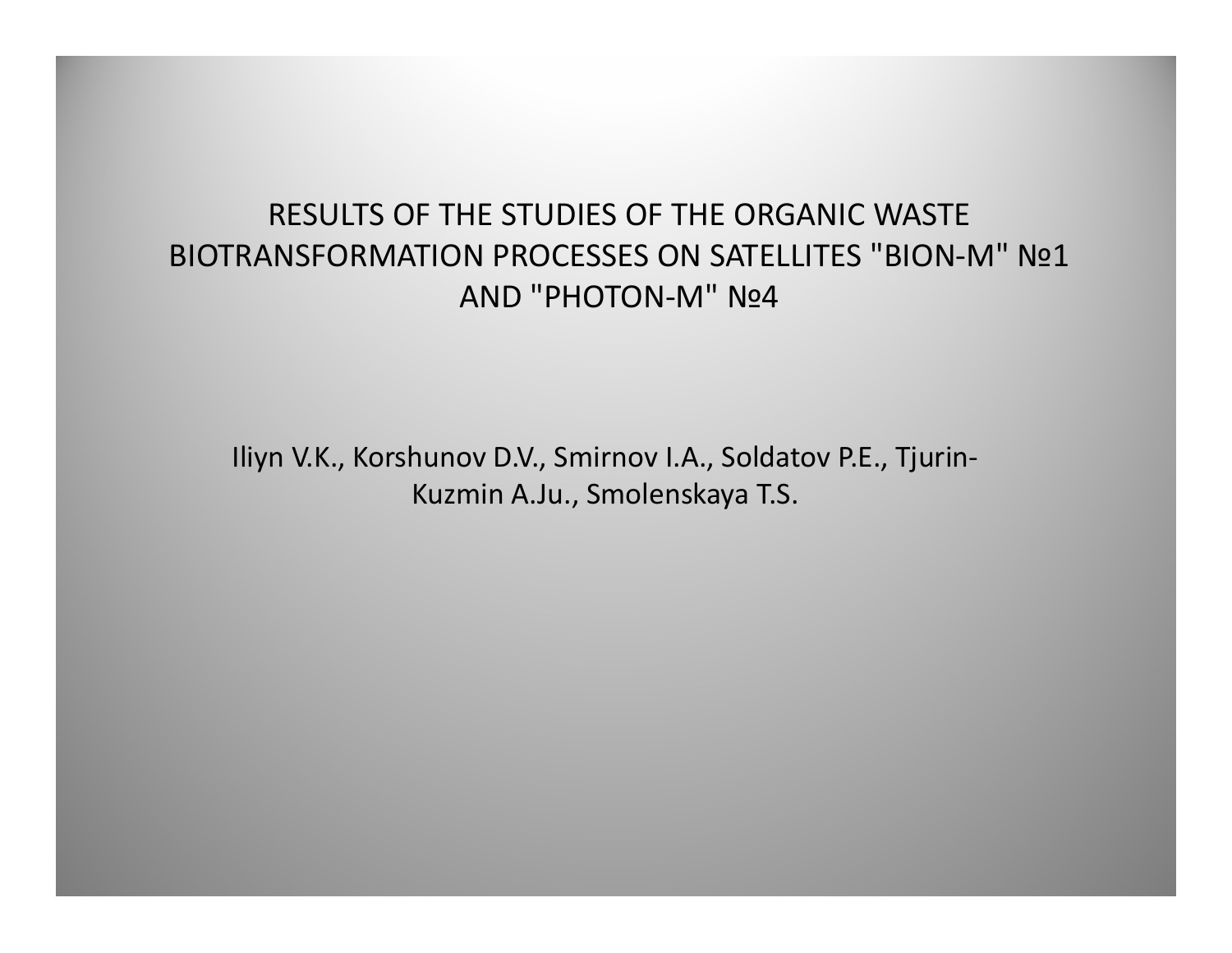## **The problem of utilization of organic waste in confined habitat s**

- • The long terms of interplanetary expeditions and the operation of planetary bases require the creation of the most closed biological life support systems (BLSS).
- $\bullet$ Recycling of organic waste is necessary in closed BLSS .
- • The disposal of waste beyond the limits, for example the lunar or Martian base, is unacceptable due to the presence of planetary quarantine.
- •Warehousing and storage of waste is unsafe in the sanitary‐epidemiological aspect.
- • Already, a significant proportion of waste accounted for the waste of personal hygiene.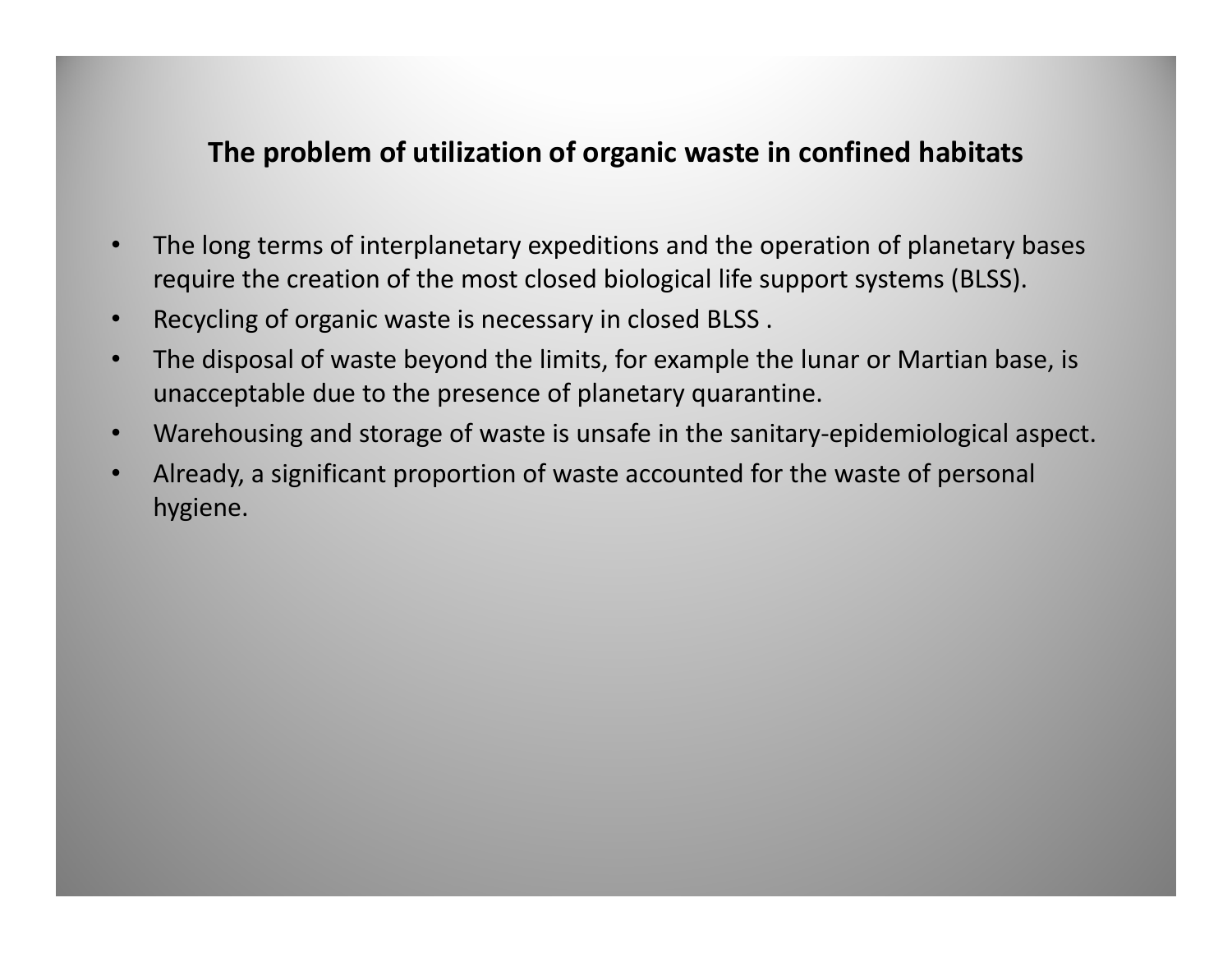## **Bioreactor developed by BioTechSis, Ltd. for fermentation in space flight conditions**



Fig. 1. The bioreactor of the BTS. 084.011.000, Plant No. 03, production of BioTechSis. 1. Bioreactor capacity, 2. Bioreactor lid‐piston, 3. Pressure relief connector, 4. Membrane support (metal frame and silicone gasket), 5. Magnetic stirrer (base, metal frame and magnet), 6. Magnetic stirring blade and axis , 7. Shut‐off ring, 8. Polymer gas permeable membrane, 9. Stirrer lock, 10 Top cover, 11. Built-in pressure and temperature sensor.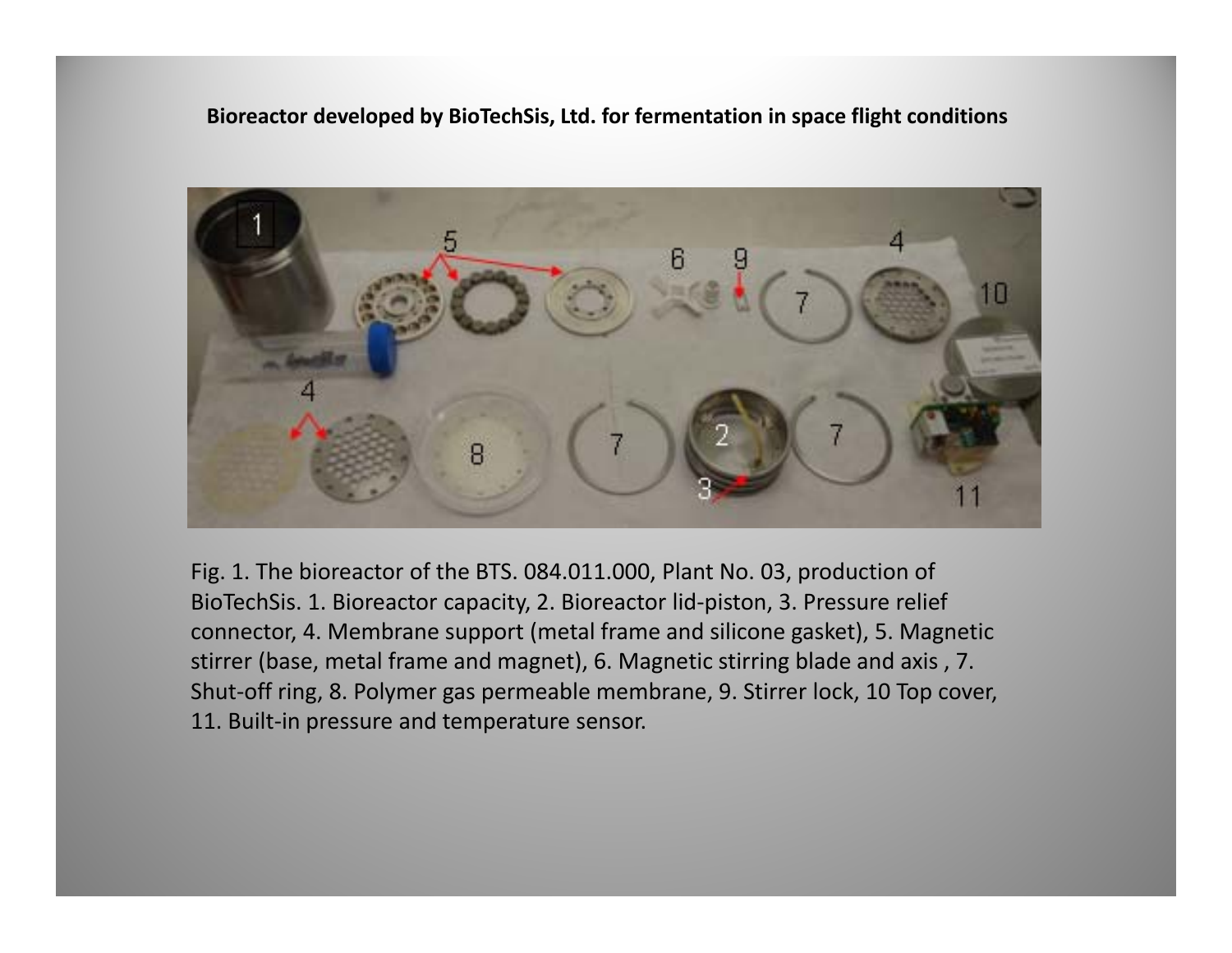|                                                                    | culture), substrate - gauze.  |  |  |  |  |  |
|--------------------------------------------------------------------|-------------------------------|--|--|--|--|--|
| Probe                                                              | Decomposition of cellulose, % |  |  |  |  |  |
| 1. Fragmenter with Bion M (experiment)                             | 5,3                           |  |  |  |  |  |
| 2. Fragmenter with Bion M, having reinoculated<br>after the flight | 32,9                          |  |  |  |  |  |
| 3. Fragmenter control on Earth                                     | 29,9                          |  |  |  |  |  |
| 4. Fragmenter control on Earth, having inoculated                  | 50,3                          |  |  |  |  |  |
| 5. Fragmenter control in glass                                     | 62,2                          |  |  |  |  |  |
| 6. Fragmenter control in the glass, reinoculated.                  | 28,5                          |  |  |  |  |  |

Analysis of the content of volatile fatty acids in samples after cultivation of Community No. 5 for 14 days at a temperature of 55 ° C and 14 days at a temperature of 25 ° C, under conditions of orbital flight (Experiment) or on Earth (control, and repeated seeding), substrate ‐ gauze fabric.

Analysis of cellulolytic activity after cultivation of Community No. 5 for 14 days at a temperature of 55 ° C and 14 days at a temperature of 25 ° C under conditions of orbital flight (Experiment) or on Earth (control, and repeated seeding of the

| Probe                               | Acetate | Propionate | Butyrate | Valeriat | Capronate |
|-------------------------------------|---------|------------|----------|----------|-----------|
| 1. Fragmenter with Bion M           | 3.714   | 0.177      | 1.334    |          |           |
| (experience)                        |         |            |          |          |           |
| 2. Fragmenter with Bion M,          | 46.716  | 0.283      | 17.184   | 0.102    | 0.156     |
| having reinoculated after the       |         |            |          |          |           |
| flight                              |         |            |          |          |           |
| 3. Fragmenter control on Earth      | 31.861  | 0.882      | 25.494   | 0.106    | 0.030     |
|                                     |         |            |          |          |           |
| 4. Fragmenter control on Earth,     | 47.127  | 1.293      | 14.233   | 0.036    |           |
| having inoculated                   |         |            |          |          |           |
| 5. Fragmenter control in glass      | 12.959  | 0.468      | 5.733    | 0.019    |           |
|                                     |         |            |          |          |           |
| 6. Fragmenter control in the glass, | 40.703  | 0.717      | 22.265   | 0.067    | 0.019     |
| reinoculated.                       |         |            |          |          |           |
|                                     |         |            |          |          |           |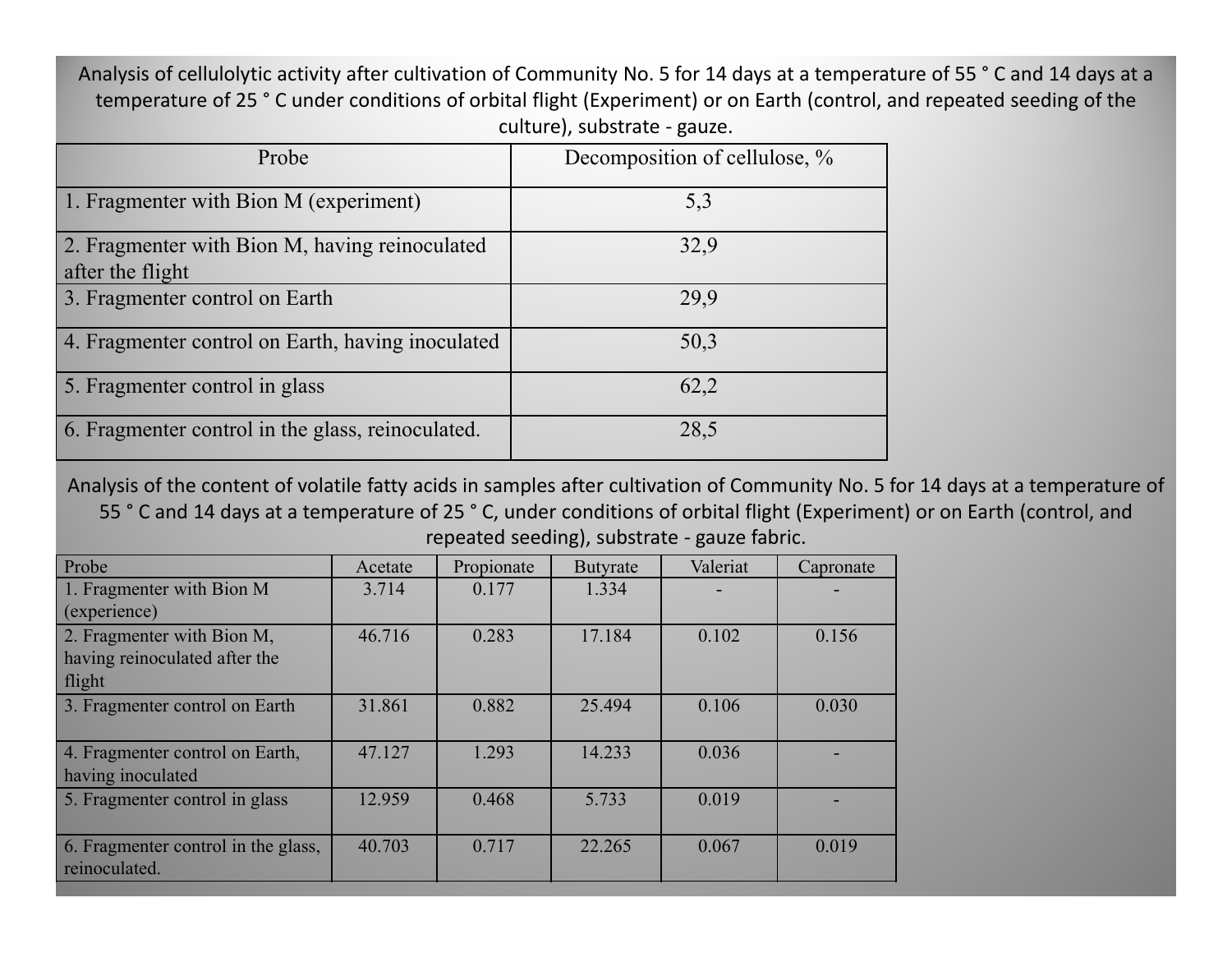**The total molar mass of volatile organic compounds before and after post‐treatment using culture Trichoderma viridae in space flight condition**



Comparative value of the contamination coefficient of liquid media, formed before and after post-treatment byTrichoderma viridae culture in space flight conditions



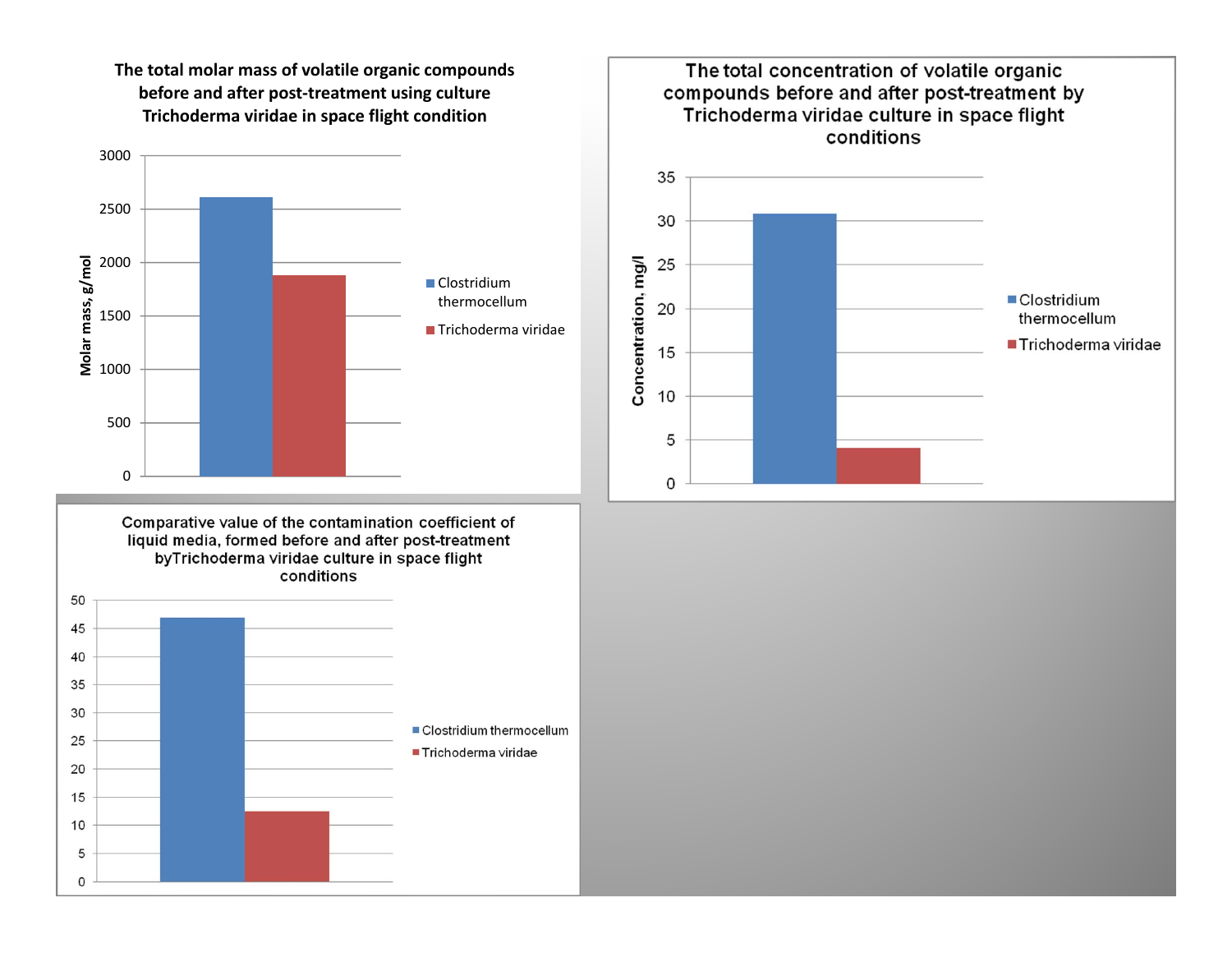## Functions of MFC containing activated sludge in the composition of the BLSS

- •fermentation of organic substances
- •removal of heavy metal ions
- • removal of nitrogen oxides formed during the decomposition of proteins
- •power generation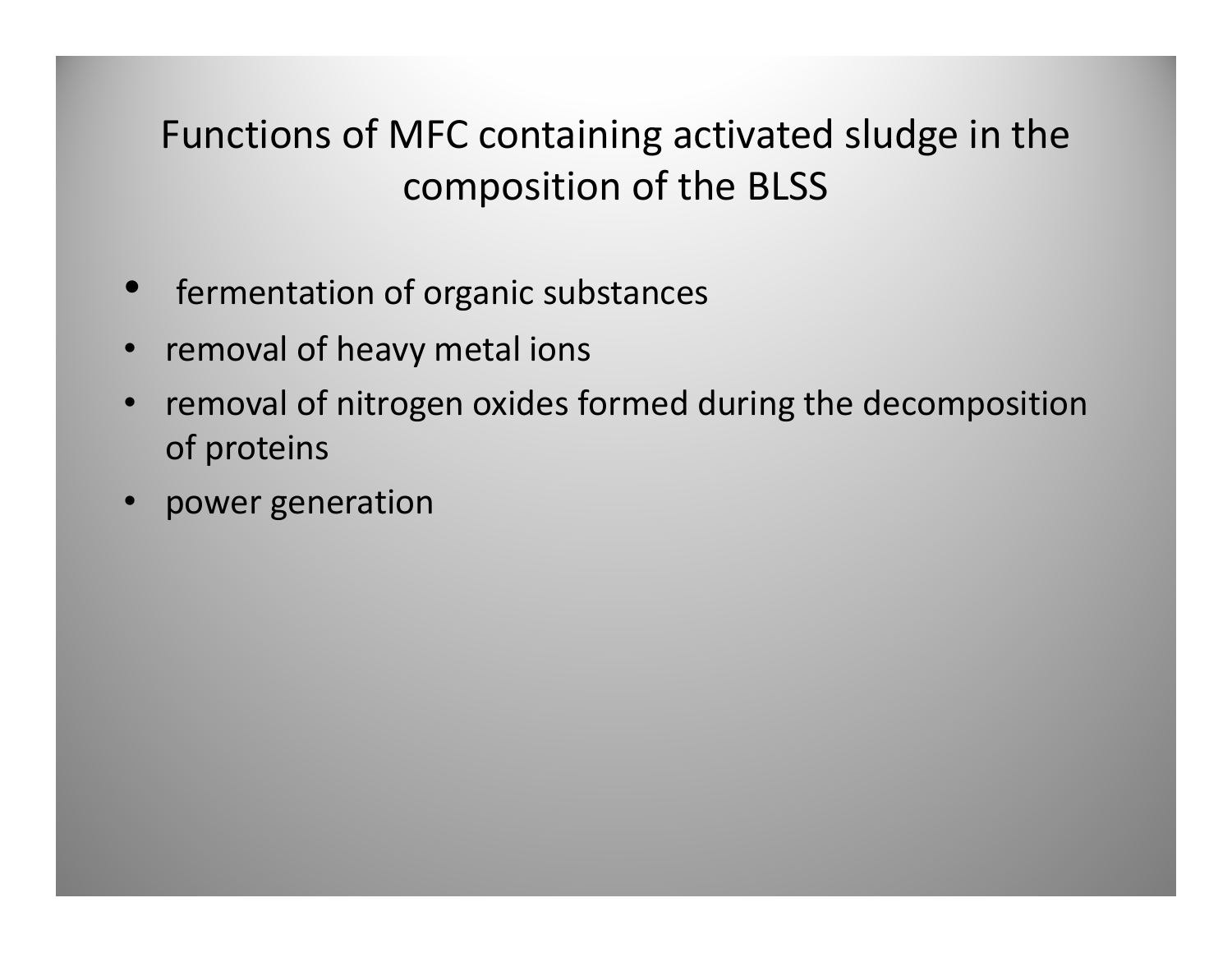Changes in concentration of oxygen and carbon dioxide while long‐term function of MFC

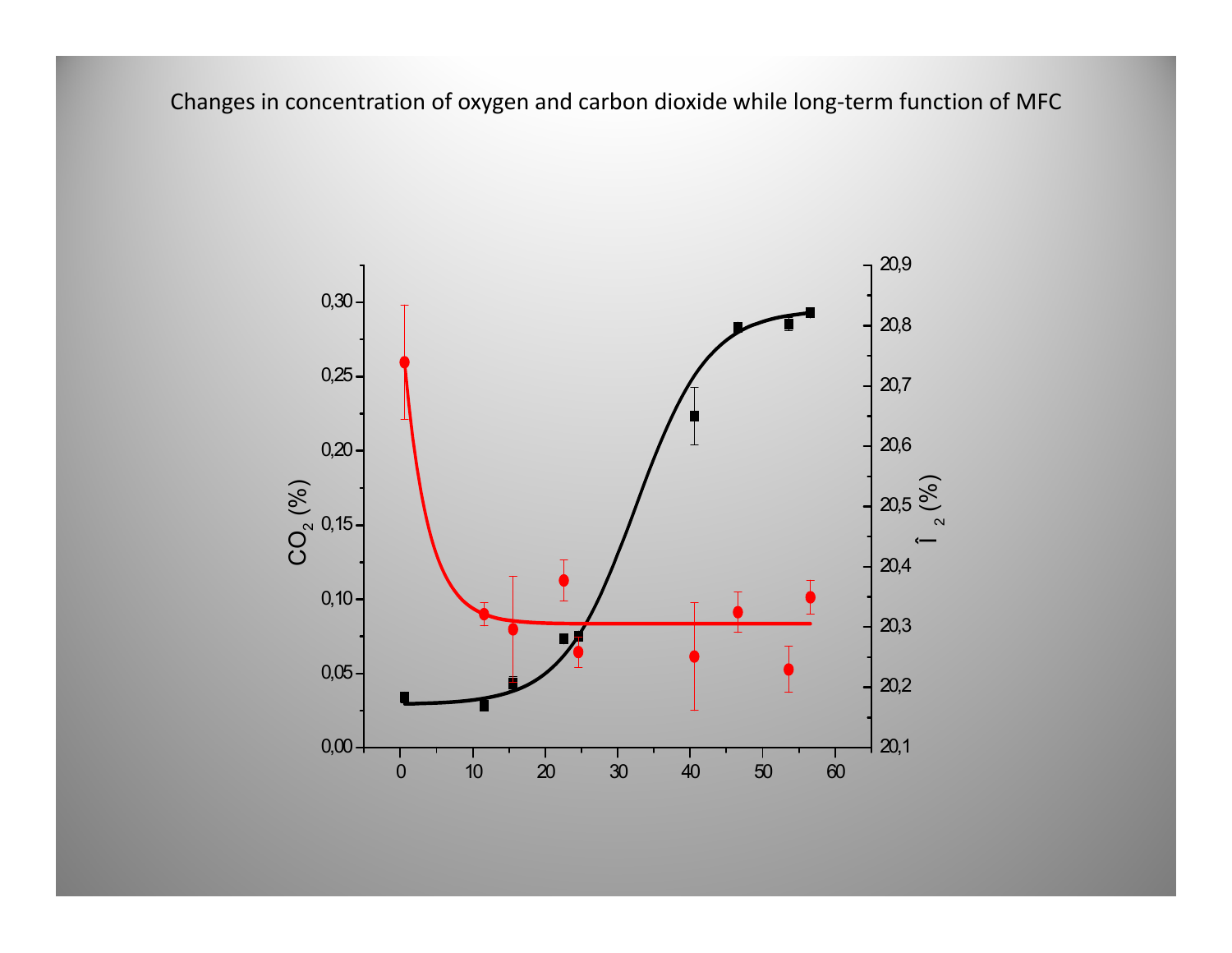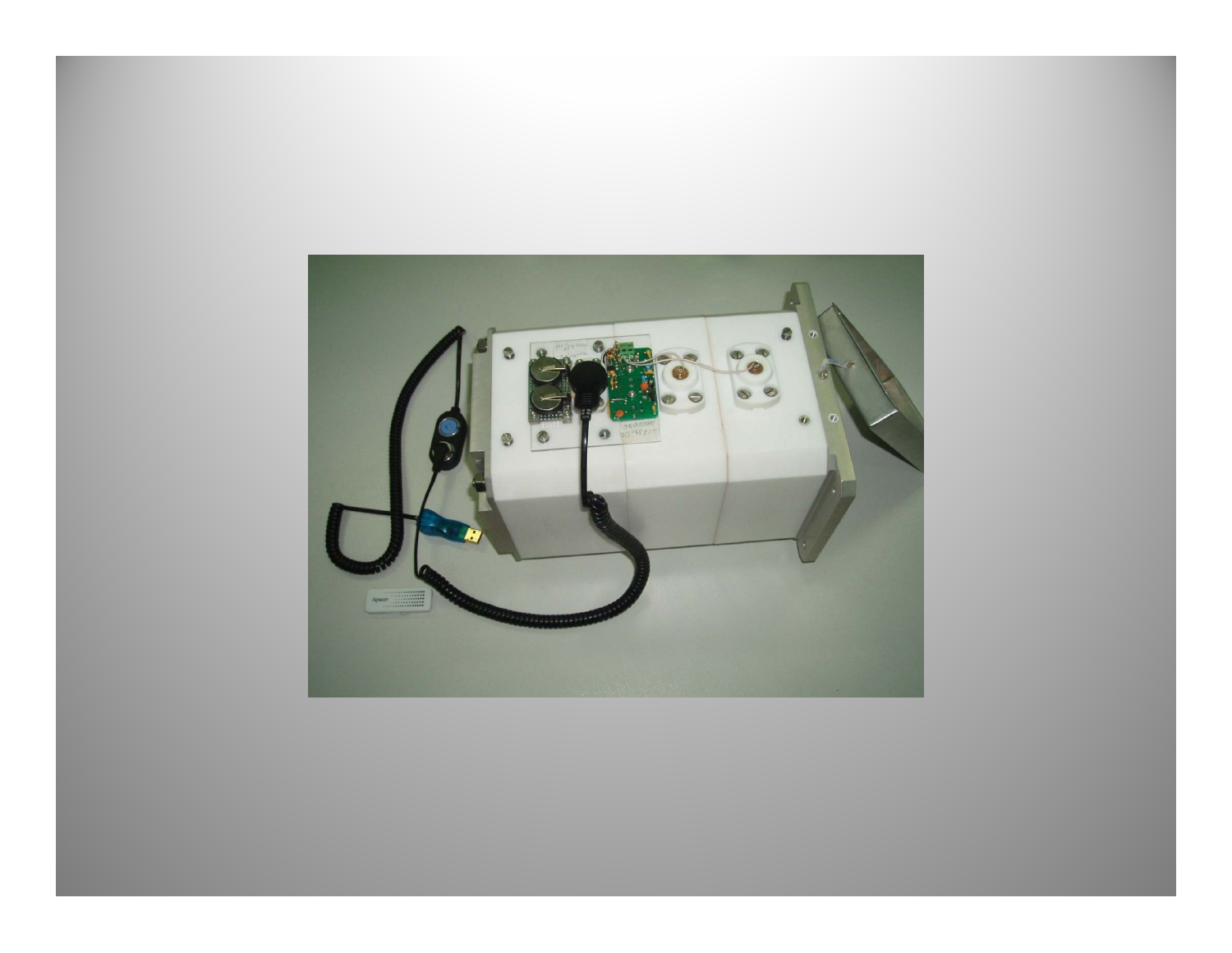Electrical characteristics of MFC in spaceflight (A) and ground control (B)

```
Horizontal scale – time (days)
Vertical – voltage (mV)
```
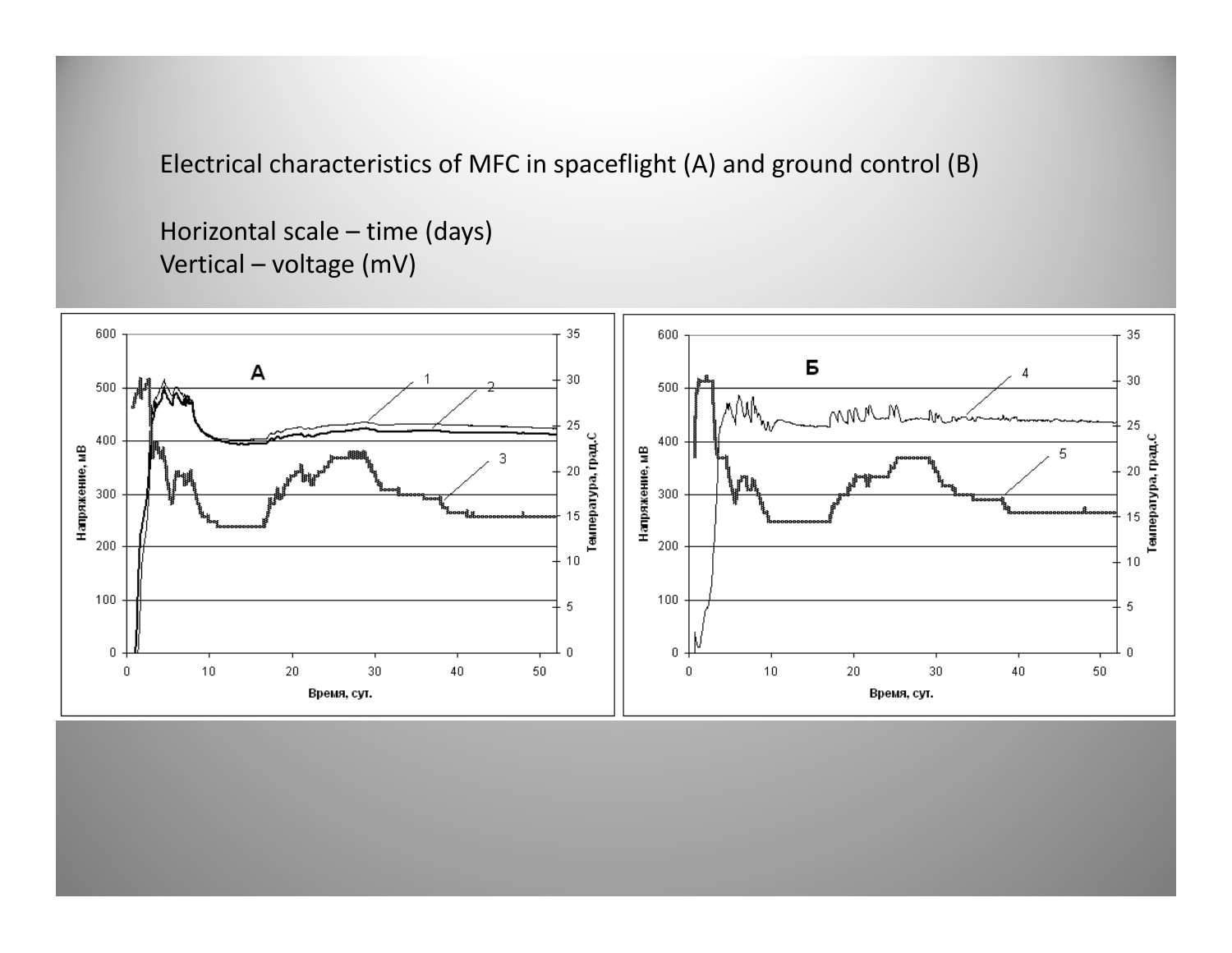

Block diagram of treatment of disposed means of personal hygiene